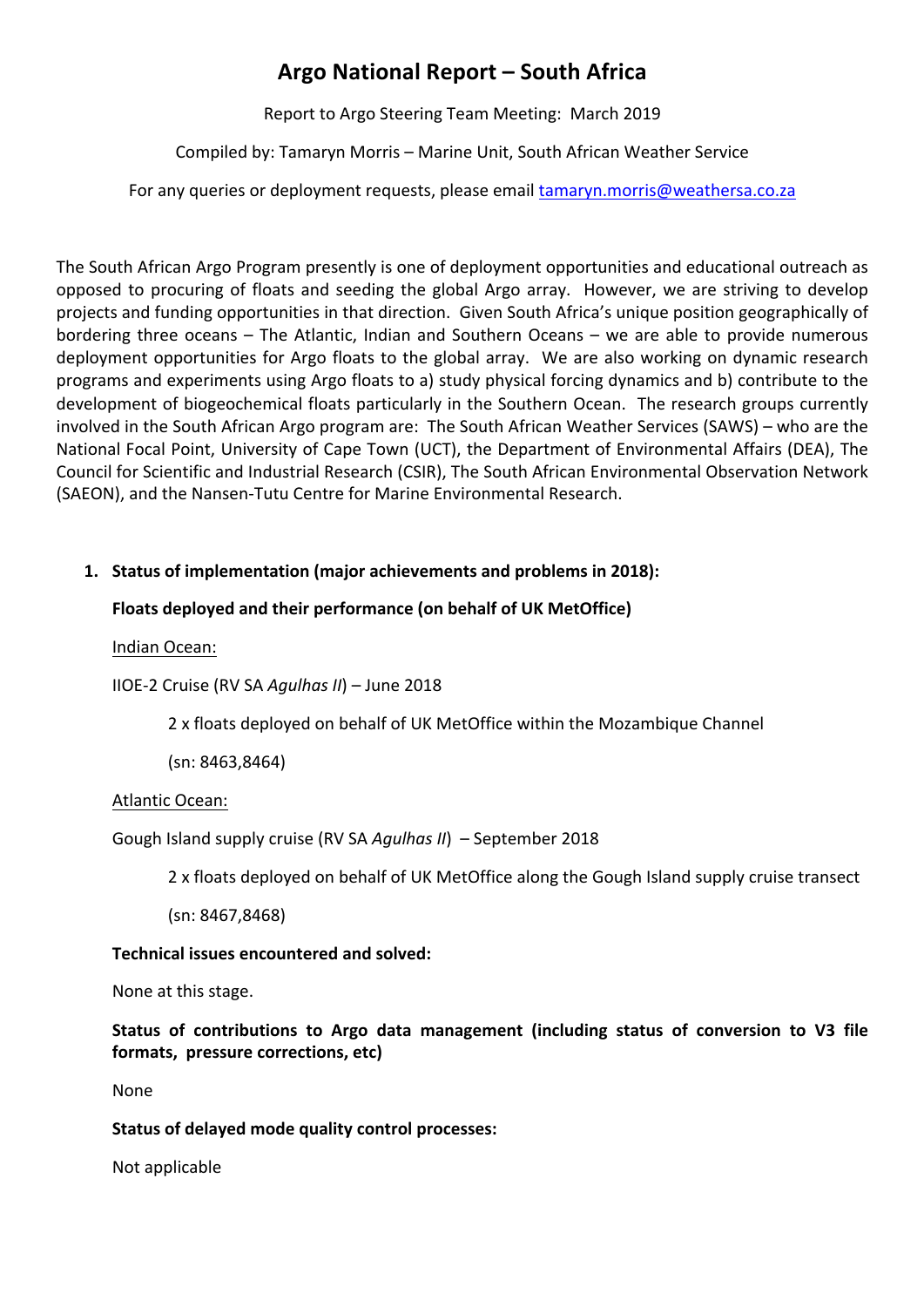### 2. Present level of (and future prospects for) national funding for Argo including summary of human resources devoted to Argo:

Individuals from organisations (listed above) work on different projects involving Argo floats and have come together under the auspices of the South African Argo program to share knowledge, resources, cruise time where applicable and information regarding Argo. We are working towards taking this forward now.

We have one Argo representative (T. Morris, SAWS) for the South African Marine Science community who is also looking to drive the Argo float procurements and data management plans in future endevours.

**3.** Summary of deployment plans (level of commitment, areas of float deployment, low or high resolution profiles, Argo extensions) and other commitments to Argo (data management) for the **upcoming year and beyond where possible:**

#### Southern Ocean:

Marion Island Cruise (RV SA *Agulhas II*) – April/May 2019.

This cruise follows the CrossRoads Transect on Figure 1.

### Six floats from WHOI and four from UK MetOffice will be sent for this cruise.

SCALE Winter Cruise (RV SA *Agulhas II*) - July / August 2019

This cruise follows the GoodHope Transect on Figure 1 to the Marginal Sea Ice Zone.

*available for Argo float deployments*

SCALE Spring Cruise (RV SA *Agulhas II*) – ~ November 2019

This cruise follows the GoodHope Transect on Figure 1 to the Marginal Sea Ice Zone (if possible).

#### *available for Argo float deployments*

SANAE Cruise (RV SA *Agulhas II*) – December 2019 / January 2020.

This cruise follows the GoodHope Transect on Figure 1.

*available for Argo float deployments*

#### Indian Ocean:

SEAmester Training Cruise (SA Agulhas II) - July 2019.

The cruise will undertake CTD stations along the ASCA transect. Refer to Figure 1 for positions.

## *available for Argo float deployments*

International Indian Ocean Expedition (IIOE-2) Expeditions

Cruises are being developed for both the eastern and western Indian Ocean and these can be communicated for interested countries wanting to deploy Argo floats into the Indian Ocean. Currently, the Department of Environmental Affairs is looking to do additional cruises this year and next in to the western Indian Ocean. Thus deployment opportunities may become available.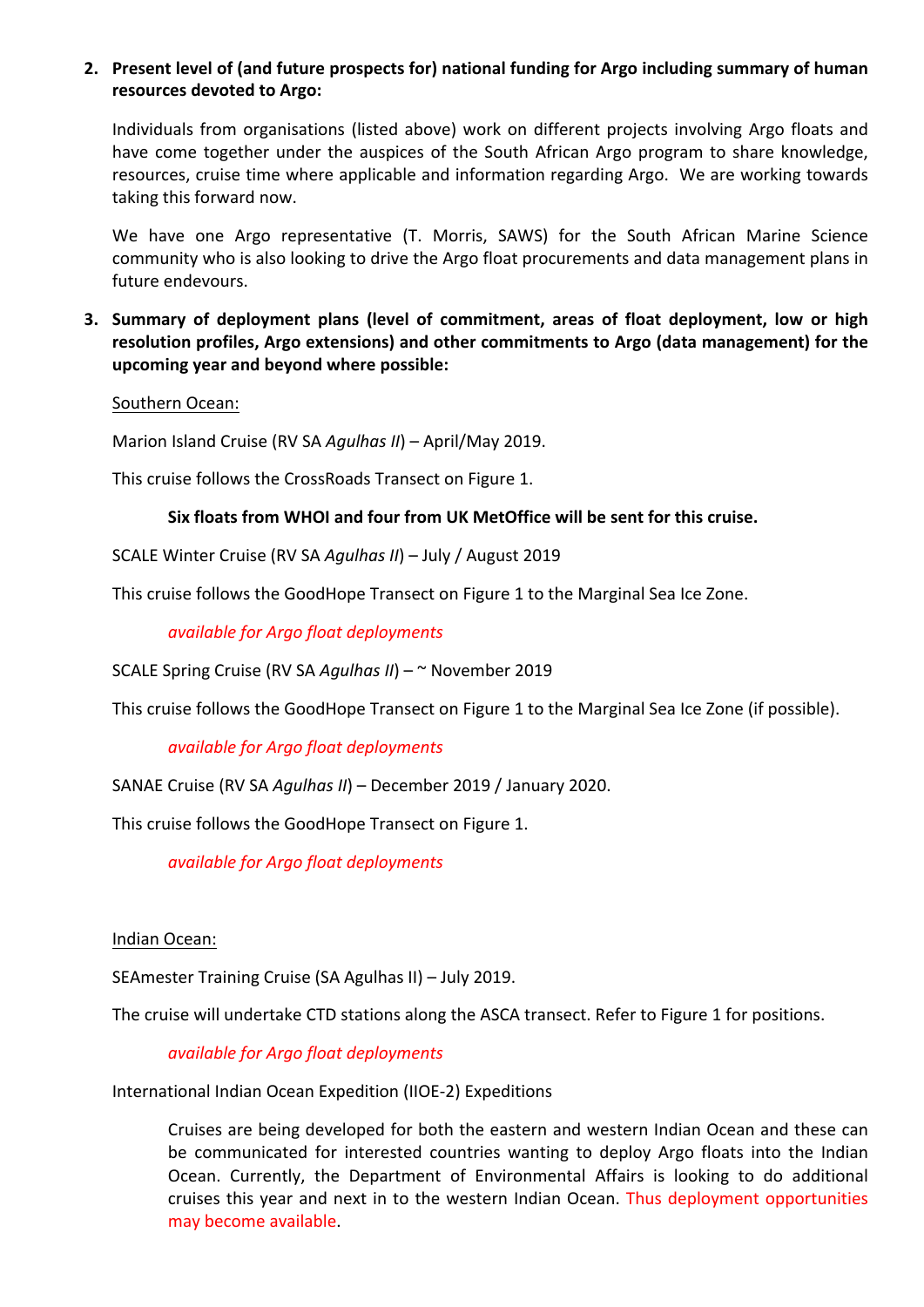### Atlantic Ocean:

Gough Island Cruise (RV SA *Agulhas II*) – September 2019.

This cruise follows the SAMBA Transect on Figure 1.

### *available for Argo float deployments*

SAMBA Mooring Array (RV Algoa) - September / October 2019.

Refer to Figure 1 for positions. Note: The CPIES will need to be service on this cruise, so the vessel will sail to the 0 degree latitude.



*available for Argo float deployments*

Figure 1: Large mooring array and CrossRoads transects around South Africa where floats could be deployed if available (Morris et al 2017).

4. Summary of national research and operational uses of Argo data as well as contributions to Argo Regional Centers. Please also include any links to national program Argo web pages to update links on the AST and AIC websites:

Projects and initiatives reported on in the AST report for South Africa from 2017 are ongoing. Publications stemming from some of the work are listed below.

**5.** Issues that your country wishes to be considered and resolved by the Argo Steering Team regarding the international operation of Argo. These might include tasks performed by the AIC, the coordination of activities at an international level and the performance of the Argo data system. If you have specific comments, please include them in your national report.

None at this stage.

**6.** To continue improving the quality and quantity of CTD cruise data being added to the reference database by Argo PIs, it is requested that you include any CTD station data that was taken at the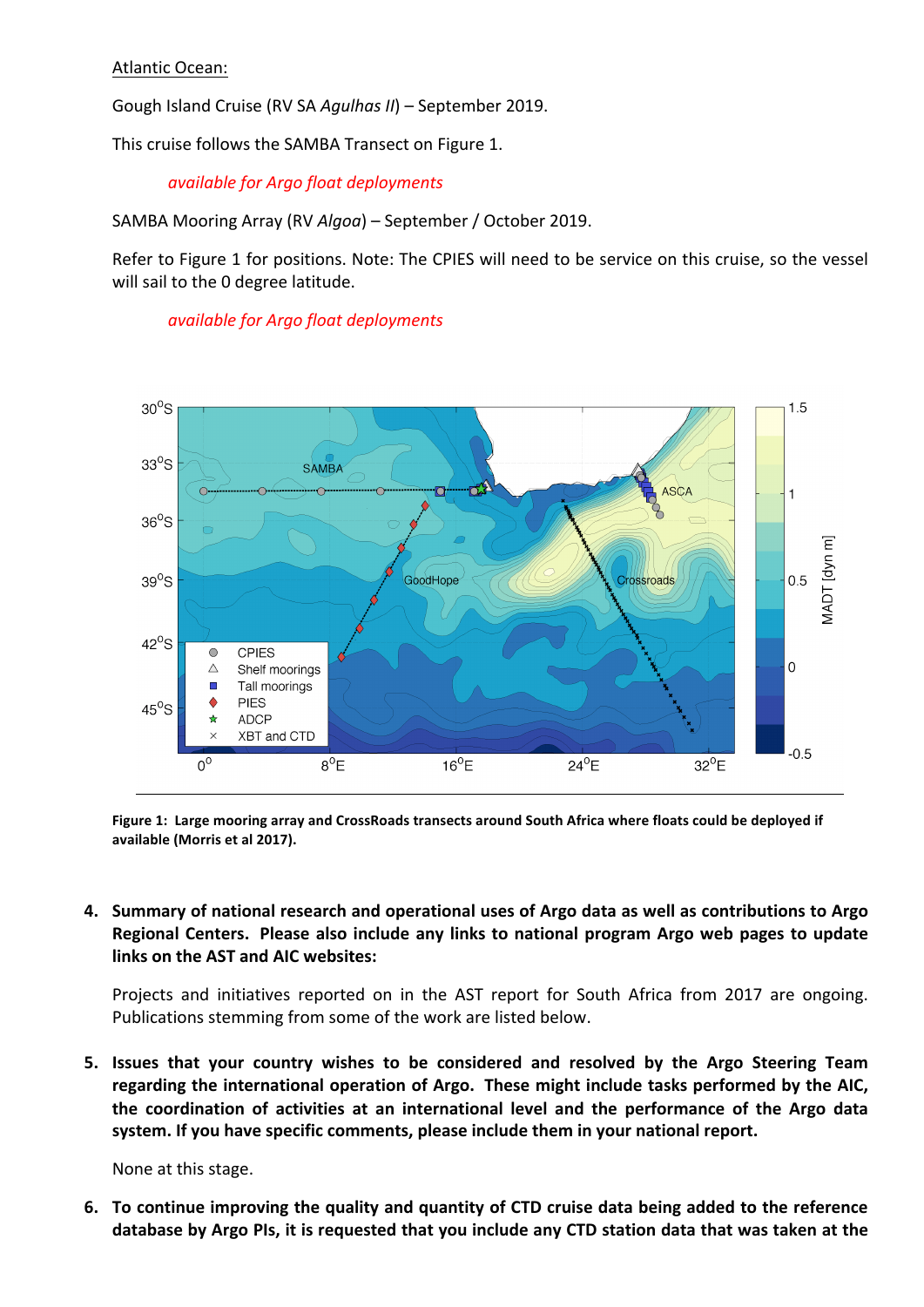time of float deployments this year. Additionally, please list CTD data (calibrated with bottle data) taken by your country in the past year that may be added to the reference database. These cruises could be ones designated for Argo calibration purposes only or could be cruises that are open to the public. To help CCHDO track down this data, please list the dates of the cruise and the PI to contact about the data.

Twelve cruises with CTD casts deeper than 2000 m have been loaded on to the CCHDO. These cruises are from the Indian, Atlantic and Southern Oceans:

SA Agulhas II Cruises:

|                | 1. AGU019 | <b>Marion Island Cruise</b>    | April 2016       |
|----------------|-----------|--------------------------------|------------------|
|                | 2. AGU020 | <b>ASCA SEAmester Cruise</b>   | <b>July 2016</b> |
|                | 3. AGU024 | <b>Marion Island Cruise</b>    | April 2017       |
|                | 4. AGU025 | Winter Cruise (Southern Ocean) | June 2017        |
|                | 5. AGU026 | <b>SAMBA SEAmester Cruise</b>  | <b>July 2017</b> |
|                | 6. AGU027 | Gough Island Cruise            | September 2017   |
|                | 7. AGU030 | <b>Marion Island Cruise</b>    | April 2018       |
|                | 8. AGU032 | IIOE-2 (Mozambique Channel)    | June 2018        |
|                | 9. AGU033 | <b>ASCA SEAmester Cruise</b>   | <b>July 2018</b> |
| Algoa Cruises: |           |                                |                  |
|                | 1. ALG237 | <b>SAMBA Cruise</b>            | April 2017       |
|                | 2. ALG241 | Transkei Winter Cruise         | <b>July 2017</b> |
|                | 3. ALG253 | <b>SAMBA Cruise</b>            | October 2018     |

**7.** Keeping the Argo bibliography ( http://www.argo.ucsd.edu/Bibliography.html ) up to date and accurate is an important part of the Argo website. This document helps demonstrate the value of Argo and can possibly help countries when applying for continued Argo funding. We reached more than 2000 papers published using Argo data! To help me with this effort, please include a list of all papers published by scientists within your country in the past year using Argo data, **including** non-English publications. I've added a thesis citation list too **(http://www.argo.ucsd.edu/argo\_thesis.html).** If you know of any doctorate theses published in **your country that are missing from the list, please let me know. Finally, if you haven't already** sent me a list of Argo PIs in your country, please do so to help improve the statistics on how many papers are published including an Argo PI vs no Argo PIs.

Dilmahamod AF, Aguiar-Gonzalez B, Penven P, Reason CJC, De Ruijter WPM, Malan N, Hermes JC. 2018. SIDDIES corridor: A major east-west pathway of long-lived surface and subsurface eddies crossing the subtropical south Indian Ocean. Journal of Geophysical Research: Oceans, 123, https://doi.org/10.1029/2018JC013828

Morris T, Lamont T. 2019. Using ocean robots on high-resolution profiling to capture the fastflowing Agulhas Current. South African Journal of Science, 115(1/2), https://doi.org/10.17159/sajs.2019/5523